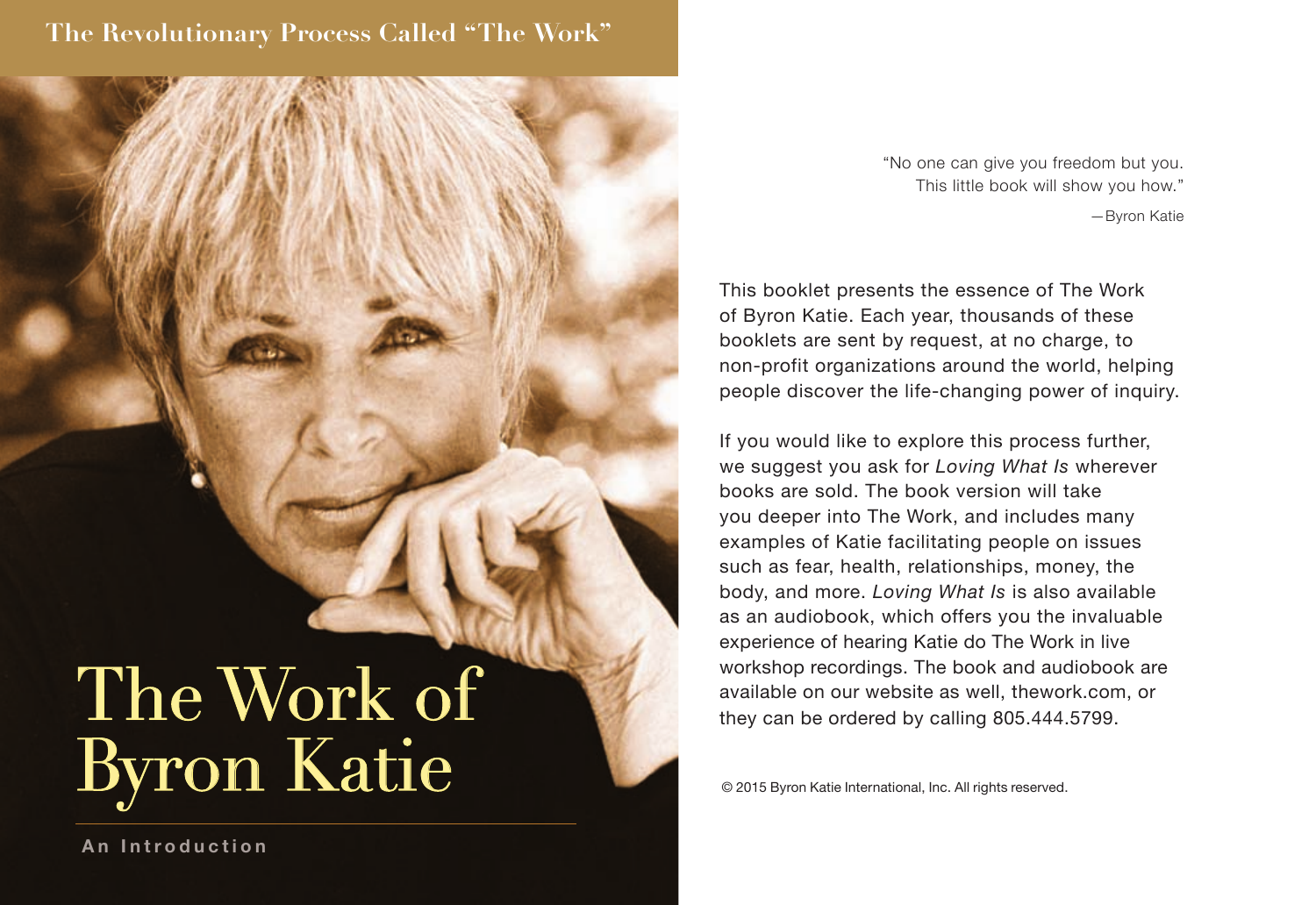### Introduction

The Work of Byron Katie is a way to identify and question the thoughts that cause all the suffering in the world. It is a way to find peace with yourself and with the world. Anyone with an open mind can do this Work.

Byron Kathleen Reid became severely depressed while in her thirties. Over a ten-year period her depression deepened, and for the last two years Katie (as she is called) was seldom able to leave her bedroom. Then one morning, from the depths of despair, she experienced a life-changing realization.

Katie saw that when she believed her thoughts she suffered, and that when she didn't believe her thoughts she didn't suffer. What had been causing her

or answers was of little value—instead, she offers a process that can give people their own answers. The first people exposed to her Work reported that the experience was transformational, and she soon began receiving invitations to teach the process publicly.

Since 1986 Katie has introduced The Work to millions of people around the world. In addition to public events, she has done The Work in corporations, universities, schools, churches, prisons, and hospitals. Katie's joy and humor immediately put people at ease, and the deep insights and breakthroughs that participants quickly experience make the events captivating. Since 1998 Katie has directed the School for The Work, a nine-day curriculum offered several times a year. The School is an approved provider of continuing education units in the U.S., and many psychologists, counselors, and therapists report that The Work is becoming the most important part of their practice. Katie also presents a five-day No-Body Intensive and an annual New Year's Mental Cleanse—a four-day program of continuous inquiry that takes place in Los Angeles at the end of December. She sometimes offers weekend workshops as well. Audio and video recordings of

depression was not the world around her, but what she *believed* about the world around her. In a flash of insight, she saw that our attempt to find happiness was backward—instead of hopelessly trying to change the world to match our thoughts about how it "should" be, we can question these thoughts and, by meeting reality as it is, experience unimaginable freedom and joy. As a result, a bedridden, suicidal woman became filled with love for everything life brings.

Katie developed a simple yet powerful method of inquiry, called The Work, that showed people how to free themselves. Her insight into the mind is consistent with leading-edge research in cognitive neuroscience, and The Work has been compared to the Socratic dialogue, Buddhist teachings, and twelvestep programs. But Katie developed her method without any knowledge of religion or psychology. The Work is based purely on one woman's direct experience of how suffering is created and ended. It is astonishingly simple, accessible to people of all ages and backgrounds, and requires nothing more than a pen and paper and a willingness to open the mind. Katie saw right away that giving people her insights

2 The Work of Byron Katie

Katie facilitating The Work on a wide range of topics (sex, money, the body, parenting, etc.) are available at her events and on her website[, thework.com](http://www.thework.com).

Katie has written three bestselling books: *Loving What Is,* which was written with her husband, the distinguished writer Stephen Mitchell, and has been translated into twenty-nine languages; *I Need Your Love—Is That True?,* written with Michael Katz; and *A Thousand Names for Joy,* written with Stephen Mitchell. Her other books are *Question Your Thinking, Change the World*; *Who Would You Be Without Your Story?*; *Peace in the Present Moment* (selections from Byron Katie and Eckhart Tolle, with photographs by Michele Penn); for children, *Tiger-Tiger, Is It True?,* illustrated by Hans Wilhelm; and her latest, *A Friendly Universe*, also illustrated by Hans Wilhelm.

Welcome to The Work.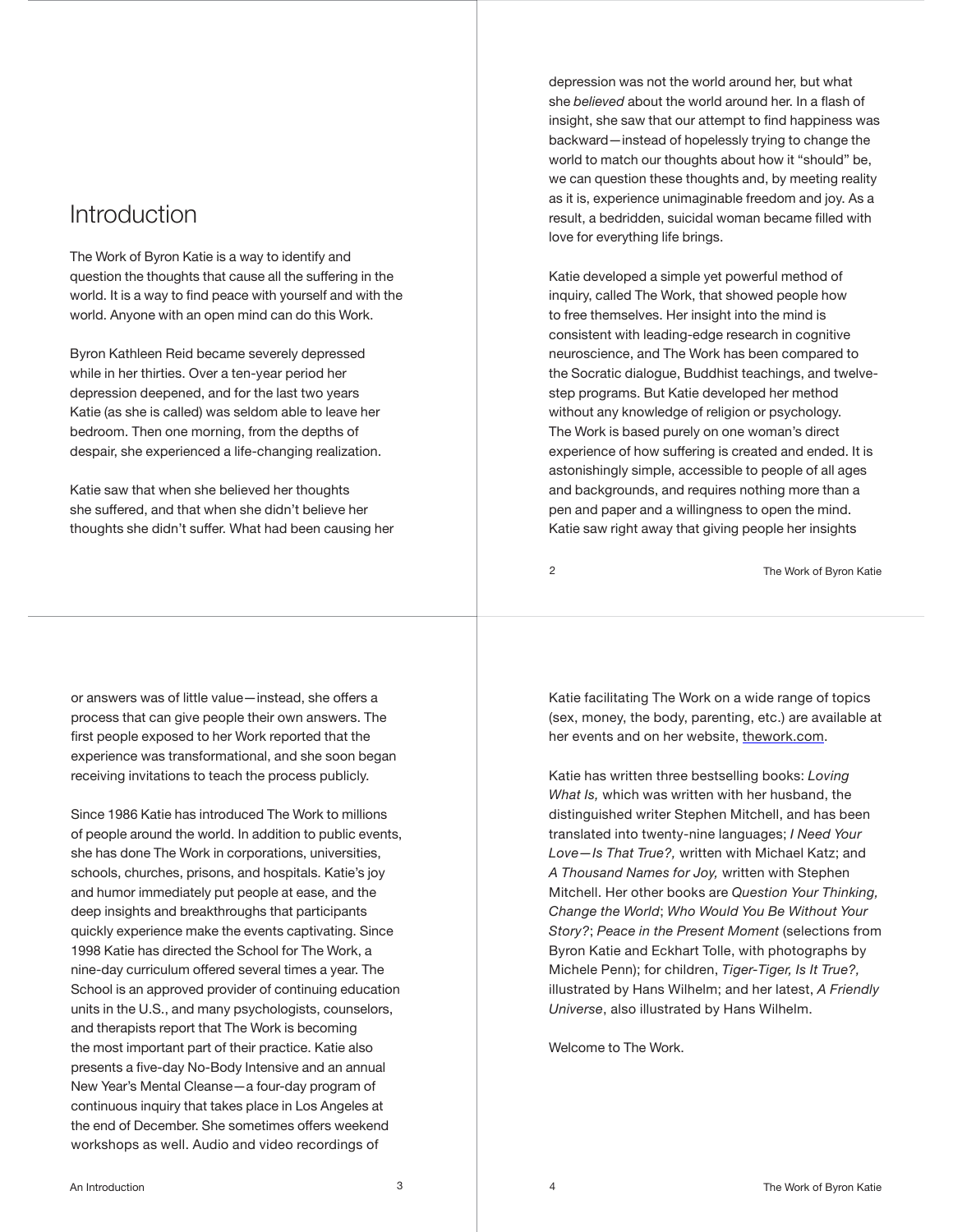# What Is Is

The only time we suffer is when we believe a thought that argues with what is. When the mind is perfectly clear, what is is what we want. If you want reality to be different than it is, you might as well try to teach a cat to bark. You can try and try, and in the end the cat will look up at you and say, "Meow." Wanting reality to be different than it is is hopeless.

And yet, if you pay attention, you'll notice that you believe thoughts like this dozens of times a day. "People should be kinder." "Children should be well-behaved." "My husband (or wife) should agree with me." "I should be thinner (or prettier or more successful)." These thoughts are ways of wanting reality to be different than it is. If you think that this sounds depressing, you're right. All the stress that we feel is caused by arguing with what is.

People new to The Work often say to me, "But it would be disempowering to stop my argument with reality. If I simply accept reality, I'll become passive. I may even lose the desire to act." I answer them with a question:

An Introduction 5

#### "Can you really know that that's true?" Which is more empowering?—"I wish I hadn't lost my job" or "I lost my job; what intelligent solutions can I find right now?"

The Work reveals that what you think shouldn't have happened *should* have happened. It should have happened because it did happen, and no thinking in the world can change it. This doesn't mean that you condone it or approve of it. It just means that you can see things without resistance and without the confusion of your inner struggle. No one wants their children to get sick, no one wants to be in a car accident; but when these things happen, how can it be helpful to mentally argue with them? We know better than to do that, yet we do it, because we don't know how to stop.

I am a lover of what is, not because I'm a spiritual person, but because it hurts when I argue with reality. We can know that reality is good just as it is, because when we argue with it, we experience tension and frustration. We don't feel natural or balanced. When we stop opposing reality, action becomes simple, fluid, kind, and fearless.

6 The Work of Byron Katie

# Staying in Your Own Business

I can find only three kinds of business in the universe: mine, yours, and God's. (For me, the word *God* means "reality." Reality is God, because *it rules*. Anything that's out of my control, your control, and everyone else's control—I call that God's business.)

Much of our stress comes from mentally living out of our own business. When I think, "You need to get a job, I want you to be happy, you should be on time, you need to take better care of yourself," I am in your business. When I'm worried about earthquakes, floods, war, or when I will die, I am in God's business. If I am mentally in your business or in God's business, the effect is separation. I noticed this early in 1986. When I mentally went into my mother's business, for example, with a thought like "My mother should understand me," I immediately experienced a feeling of loneliness. And I realized that every time in my life that I had felt hurt or lonely, I had been in someone else's business.

If you are living your life and I am mentally living your life, who is here living mine? We're both over there.

Being mentally in your business keeps me from being present in my own. I am separate from myself, wondering why my life doesn't work.

To think that I know what's best for anyone else is to be out of my business. Even in the name of love, it is pure arrogance, and the result is tension, anxiety, and fear. Do I know what's right for *me*? That is my only business. Let me work with that before I try to solve your problems for you.

If you understand the three kinds of business enough to stay in your own business, it could free your life in a way that you can't even imagine. The next time you're feeling stress or discomfort, ask yourself whose business you're in mentally, and you may burst out laughing! That question can bring you back to yourself. And you may come to see that you've never really been present, that you've been mentally living in other people's business all your life. Just to notice that you're in someone else's business can bring you back to your own wonderful self.

And if you practice it for a while, you may come to see that *you* don't have any business either and that your life runs perfectly well on its own.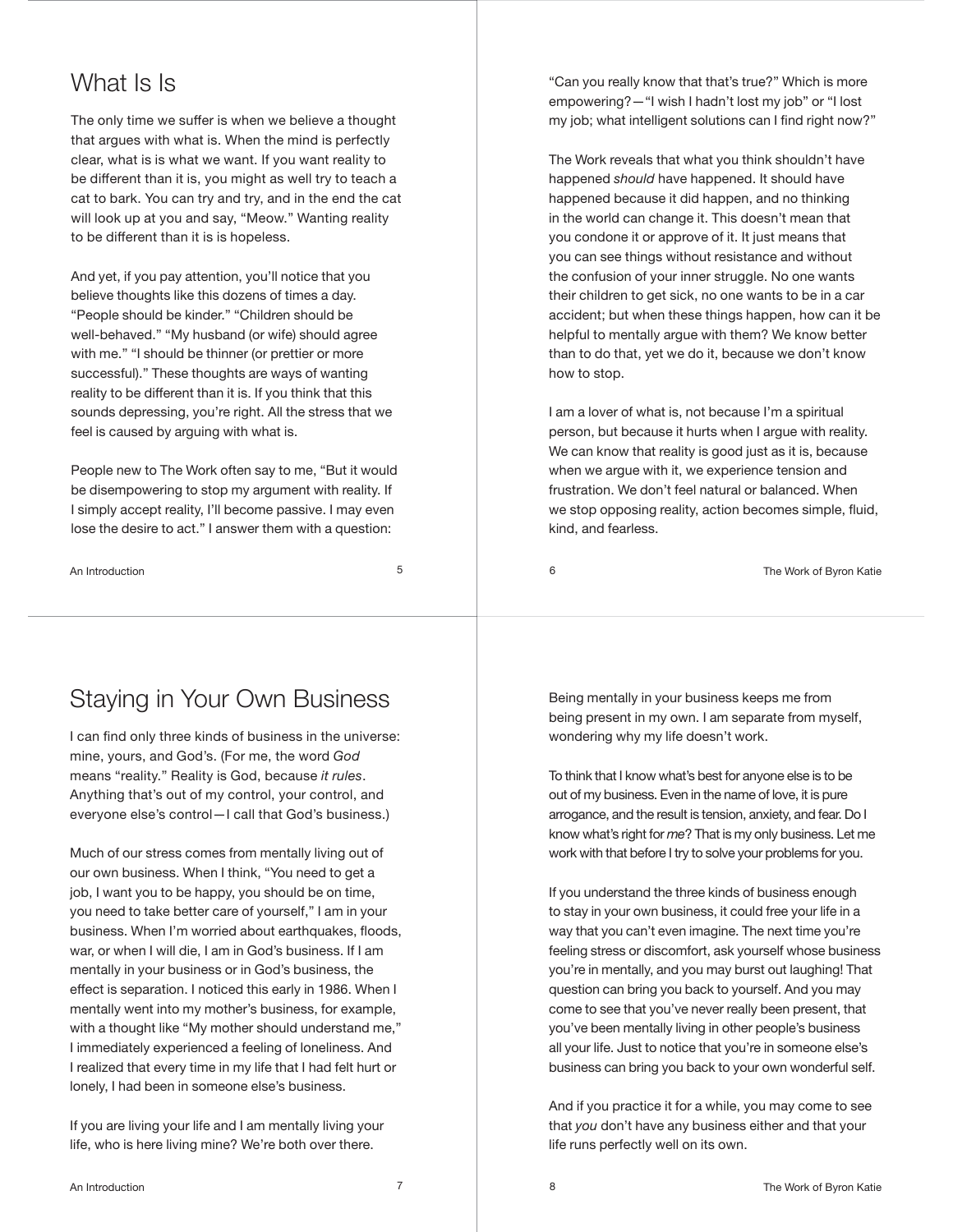### Meeting Your Thoughts with Understanding

A thought is harmless unless we believe it. It is not our thoughts, but the *attachment* to our thoughts, that causes suffering. Attaching to a thought means believing that it's true, without inquiring. A belief is a thought that we've been attaching to, often for years.

Most people think that they *are* what their thoughts tell them they are. One day I noticed that I wasn't breathing—I was being breathed. Then I also noticed, to my amazement, that I wasn't thinking—that I was actually being thought and that thinking isn't personal. Do you wake up in the morning and say to yourself, "I think I won't think today"? It's too late: You're already thinking! Thoughts just appear. They come out of nothing and go back to nothing, like clouds moving across the empty sky. They come to pass, not to stay. There is no harm in them until we attach to them as if they were true.

No one has ever been able to control his thinking, although people may tell the story of how they have.

An Introduction 9

I don't let go of my thoughts—I meet them with understanding. Then *they* let go of *me*.

Thoughts are like the breeze or the leaves on the trees or the raindrops falling. They appear like that, and through inquiry we can make friends with them. Would you argue with a raindrop? Raindrops aren't personal, and neither are thoughts. Once a painful concept is met with understanding, the next time it appears you may find it interesting. What used to be the nightmare is now just interesting. The next time it appears, you may find it funny. The next time, you may not even notice it. This is the power of loving what is.

10 The Work of Byron Katie

# Putting the Mind on Paper

The first step in The Work is to write down your judgments about any stressful situation in your life, past, present, or future—about a person you dislike or worry about, a situation with someone who angers or frightens or saddens you, or someone you're ambivalent or confused about. Write your judgments down, just the way you think them. Write in short, simple sentences. (Go t[o thework.com w](http://thework.com/sites/thework/downloads/worksheets/JudgeYourNeighbor_Worksheet.pdf)here you'll find a Judge-Your-Neighbor Worksheet to download and print.)

For thousands of years, we have been taught not to judge but let's face it, we still do it all the time. The truth is that we all have judgments running in our heads. Through The Work we finally have permission to let those judgments speak out, or even scream out, on paper. We may find that even the most unpleasant thoughts can be met with unconditional love.

I encourage you to write about someone whom you haven't yet totally forgiven, someone you still resent. This is the most powerful place to begin. Even if you've forgiven that person 99 percent, you aren't free until your forgiveness is complete. The 1 percent you haven't forgiven them is the very place where you're stuck in all your other relationships (including your relationship with yourself).

If you begin by pointing the finger of blame outward, then the focus isn't on you. You can just let loose and be uncensored. We're often quite sure about what other people need to do, how they should live, whom they should be with. We have 20/20 vision about other people, but not about ourselves.

When you do The Work, you see who you are by seeing who you think other people are. Eventually you come to see that everything outside you is a reflection of your own thinking. You are the storyteller, the projector of all stories, and the world is the projected image of your thoughts.

Since the beginning of time, people have been trying to change the world so that they can be happy. This hasn't ever worked, because it approaches the problem backward. What The Work gives us is a way to change the projector—mind—rather than the projected. It's like when there's a piece of lint on a projector's lens. We think there's a flaw on the screen, and we try to change this person and that person, whomever the flaw appears to be on next. But it's futile to try to change the projected images. Once we realize where the lint is, we can clear the lens itself. This is the end of suffering, and the beginning of a little joy in paradise.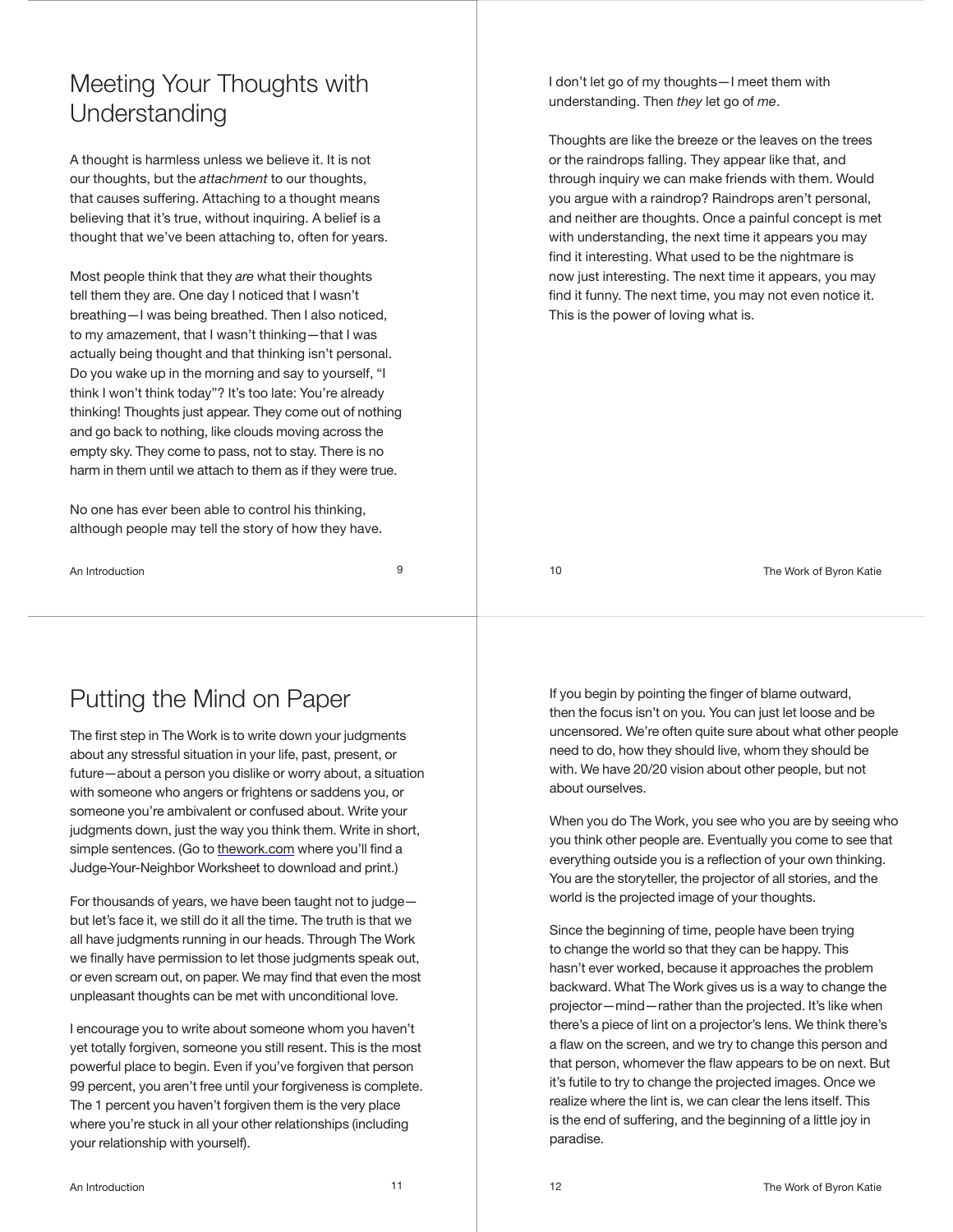# How to Fill In a Worksheet

I invite you to contemplate for a moment a situation where you were angry, hurt, sad, or disappointed in someone. Please be as judgmental, childish, and petty as you were in that situation. Don't try to be wiser or more spiritual or kinder than you were. This is a time to tantrum, to look within yourself, to look back at that specific situation and be totally honest and uncensored about why you were hurt and how you felt when the situation was occurring. Allow your feelings to express themselves as they arise, without any fear of consequences or any threat of punishment.

On the next page, you'll find an example of a completed Judge-Your-Neighbor Worksheet. I have written about my second husband, Paul, in this example (included here with his permission); these are the kinds of thoughts that I used to believe about him before inquiry found me. As you read, you're invited to replace Paul's name with the appropriate name in your life.

Paul is unfair, arrogant, loud, dishonest, way out of line, <u>and unconscious.</u>

6. What is it in or about this situation that you don't ever want to experience again?

<u>I don't ever want Paul to lie to me again. I don't ever want </u> to see him ruining his health again.

1. In this situation, who angers, confuses, or disappoints you, and why?

I am *angry* with  $\frac{1}{2}$  because he doesn't listen to me about his health.

2. In this situation, how do you want them to change? What do you want them to do?

**I want** <u>Paul</u> to <u>see that he is wrong. I want him to stop </u> lying to me. I want him to see that he is killing himself.

3. In this situation, what advice would you offer to them?

Paul should take a deep breath. He should calm down. He should see that his behavior frightens me. He should know that being right is not worth another heart attack.

4. In order for *you* to be happy in this situation, what do you need them to think, say, feel, or do?

**I need <u>Paul</u> to** <u>hear me when I talk to him. I need him to </u> take care of himself. I need him to admit that I am right.

5. What do you think of them in this situation? Make a list.

14 The Work of Byron Katie

# **Tips**

**Statement 1:** Be sure to identify what most upsets you in that situation about the person you are writing about. As you fill in statements 2 through 6, imagine yourself in the situation that you have described in statement 1.

**Statement 2:** List what you wanted them to do in this situation, no matter how ridiculous or childish your wants were.

**Statement 3:** Be sure that your advice is specific, practical, and detailed. Clearly articulate, step by step, how they should carry out your advice; tell them exactly what you think they should do. If they followed your advice, would it really solve your problem in statement 1? Be sure that your advice is relevant and doable for this person (as you have described him or her in statement 5).

**Statement 4:** Did you stay in the situation described in statement 1? If your needs were met, would that take you all the way to "happy" or would it just stop the pain? Be sure that the needs you have expressed are specific, practical, and detailed.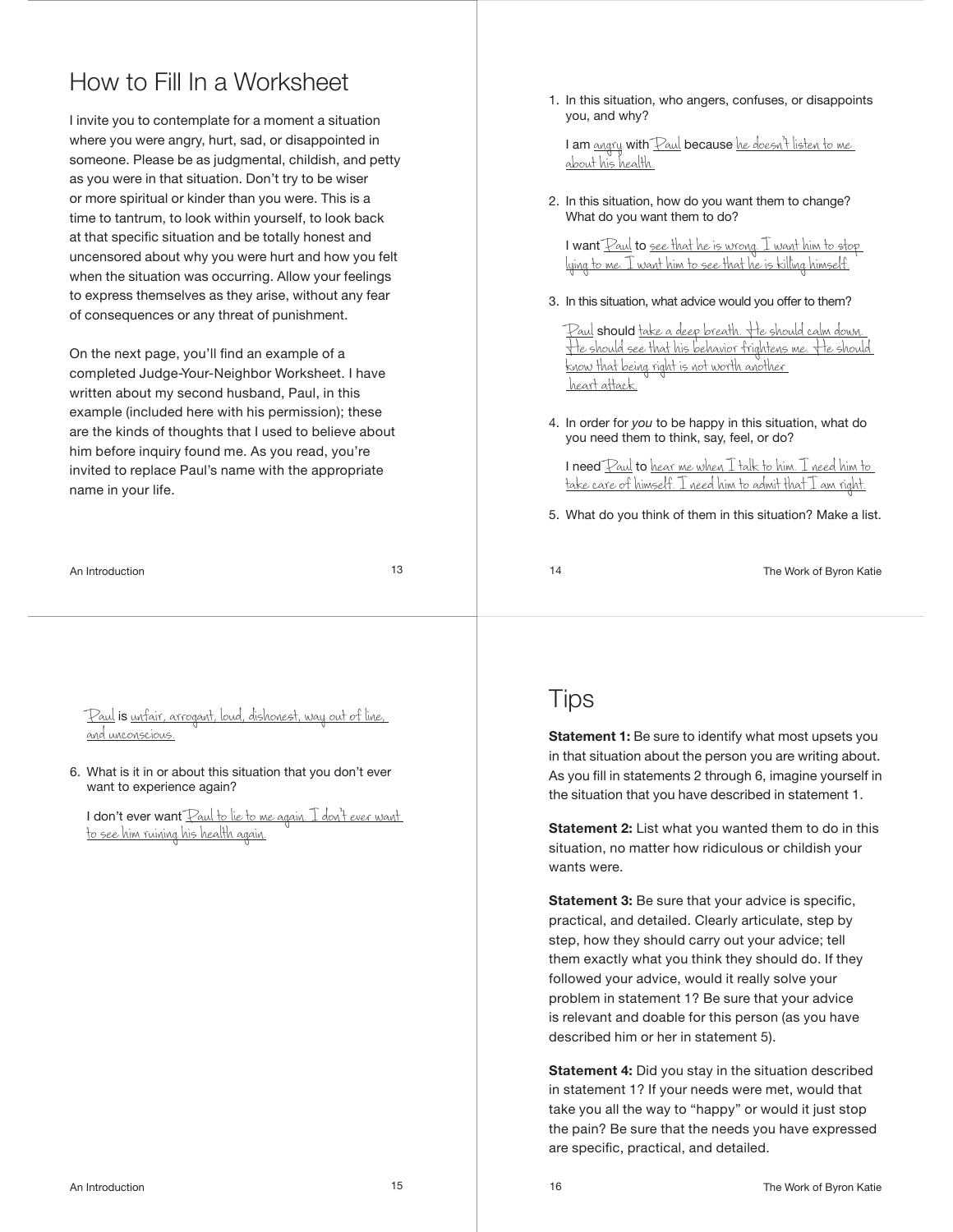### Inquiry: The Four Questions and the Turnarounds

- **1. Is it true?** (Yes or no. If no, move to question 3.)
- **2. Can you absolutely know that it's true?** (Yes or no.)
- **3. How do you react, what happens, when you believe that thought?**

#### **4. Who would you be without the thought?**

Turn the thought around. Then find at least three specific, genuine examples of how the turnaround is true for you in this situation.

Now, using the four questions, let's investigate statement 1 on the Worksheet: *Paul doesn't listen to me about his health.* As you read along, think of someone you haven't totally forgiven yet, someone who just wouldn't listen to you.

his health? How do you treat him? Be still, notice. For example: "I feel frustrated and sick to my stomach, I give him 'the look.' I interrupt him. I punish him, I ignore him, I lose my temper. I begin talking faster and louder, I lie to him, I threaten him." Continue your list as you witness the situation and allow the images in your mind's eye to show you how you react when you believe that thought.

Does that thought bring peace or stress into your life? What images do you see, past and future, and what physical sensations arise as you witness those images? Allow yourself to experience them now. Do any obsessions or addictions begin to appear when you believe that thought? (Do you act out on any of the following: alcohol, drugs, credit cards, food, sex, television, etc.?) Also, witness how you treat yourself in this situation and how that feels. "I shut down. I isolate myself, I feel sick, I feel angry, I eat compulsively, and for days I watch television without really watching. I feel depressed, separate, resentful, and lonely." Notice all the effects of believing the thought *Paul doesn't listen to me about his health*.

**1. Is it true?** As you consider the situation again, ask yourself, "Is it true that Paul doesn't listen to me about his health?" Be still. If you really want to know the truth, the honest yes or no from within will rise to meet the question as you recall that same situation in your mind's eye. Let the mind ask the question, and wait for the answer that surfaces. (The answer to questions one and two is just one syllable long; it is either yes or no. And notice if you experience any defense as you answer. If your answer includes "because …" or "but …", this is not the one-syllable answer you are looking for, and you are no longer doing The Work. You are looking for freedom outside you. I am inviting you into a new paradigm—alive, right here, right now.)

#### **2. Can you absolutely know that it's true?** Consider

these questions: "In that situation, can I absolutely know that it's true that Paul isn't listening to me about his health? Can I ever really know when someone is listening or not? Am I sometimes listening even when I appear not to be?"

**3. How do you react, what happens, when you believe that thought?** How do you react emotionally when you believe that Paul doesn't listen to you about

18 The Work of Byron Katie

**4. Who would you be without the thought?** Now consider who you would be, in that same situation, without the thought *Paul doesn't listen to me about his health*. Who (or how) would you be in the same situation if you didn't believe that thought? Close your eyes and imagine Paul apparently not listening to you. Imagine yourself without the thought that Paul doesn't listen to you (or that he even *should* listen). Take your time. Notice whatever is revealed to you. What do you see now? Notice the difference.

**Turn it around.** The original statement, *Paul doesn't listen to me about his health*, when turned around, becomes "I don't listen to myself about my health." Is that turnaround as true or truer? Now identify examples of how you don't listen to yourself about your health in that very same situation with Paul. Find at least three specific, genuine examples of how this turnaround is true. For me, one example is that in that situation I was out of control emotionally, and my heart was pumping.

Another turnaround is "I don't listen to Paul about his health." Find at least three examples of how you were not listening to Paul about his health, from *his*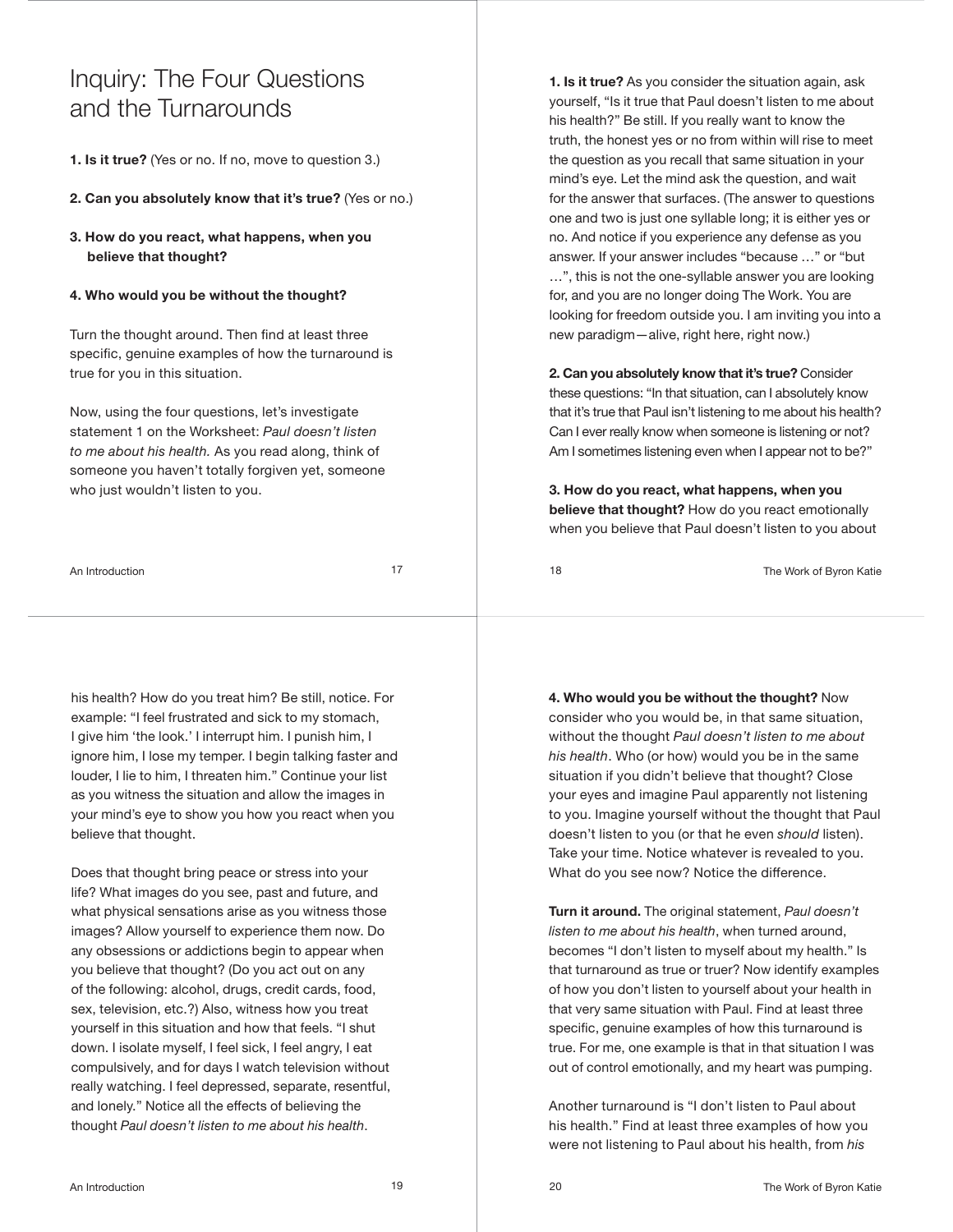perspective, in that situation. Are you listening to Paul when you're thinking about him not listening to you?

A third turnaround is "Paul does listen to me about his health." For example, he put out the cigarette he was smoking. He might light another one in five minutes, but in that situation, even as he was telling me that he didn't care about his health, he was apparently listening to me. For this and for each turnaround you discover, always find at least three specific, genuine examples of how the turnaround is true for you in this situation.

After sitting with the turnarounds, you would continue a typical inquiry with the next statement written on the Worksheet—in this case, *I want Paul to see that he is wrong*—and then with every other statement on the Worksheet.



An Introduction 21

### Your Turn: The Worksheet

Now you know enough to try The Work. First relax, get very still, close your eyes, and wait for a stressful situation to come to mind. Fill in the Judge-Your-Neighbor Worksheet as you identify the thoughts and feelings that you were experiencing in the situation you have chosen to write about. Use short, simple sentences. Remember to *point the finger of blame or judgment outward*. You may write from your point of view as a five-year-old or of any time or situation in your life. Please do *not* write about yourself yet.

1. **In this situation, who angers, confuses, or disappoints you, and why?** I don't like (I am angry at, or saddened, frightened, confused, etc., by) (name) because

22 The Work of Byron Katie

- 2. **In this situation, how do you want them to change? What do you want them to do?**  I want (name) to
- 3. **In this situation, what advice would you offer to them?** 
	- (Name) should (shouldn't) \_
- 4. **In order for** *you* **to be happy in this situation, what do you need them to think, say, feel, or do?**  I need (name) to
- 5. **What do you think of them in this situation? Make a list.**  $(Mame)$  is
- 6. **What is it in or about this situation that you don't ever want to experience again?**  I don't ever want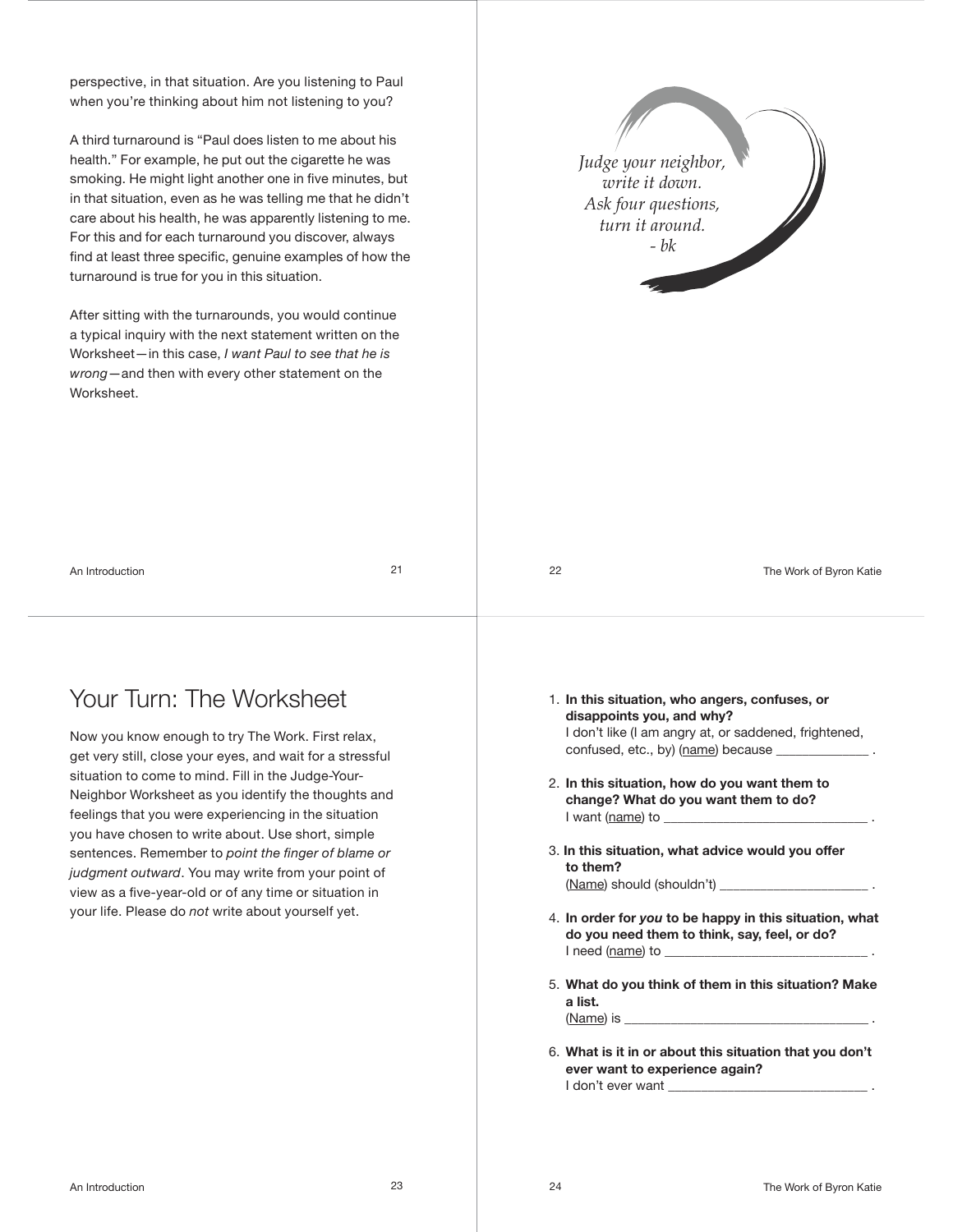# Your Turn: The Inquiry

One by one, put each statement on the Judge-Your-Neighbor Worksheet up against the four questions. Then turn around the statement you're working on and find at least three specific, genuine examples for each turnaround. (Refer back to the example in the section entitled "How to Fill In a Worksheet." You can also find help [at thework.com, o](http://www.thework.com)r with The Work App, which includes a tutorial with Byron Katie.) Throughout this process, explore being open to possibilities beyond what you think you know. There's nothing more exciting than discovering the don'tknow mind.

This Work is meditation. It's like diving into yourself. Contemplate the questions, drop down into the depths of yourself, listen, and wait. The answer will find your question. The mind will join the heart, no matter how closed down or hopeless you think you are: the gentler polarity of mind (which I call the heart) will meet the polarity that is confused because it hasn't yet been enlightened to itself. When the mind asks sincerely, the heart will respond. You may begin to experience

An Introduction 25

#### 2. Can you absolutely know that it's true?

If your answer to question 1 is yes, ask yourself, "Can I absolutely know that it's true?" In many cases, the statement *appears* to be true. Of course it does. Your concepts are based on a lifetime of uninvestigated beliefs.

After I woke up to reality in 1986, I noticed many times how people, in conversations, the media, and books, made statements such as "There isn't enough understanding in the world," "There's too much violence," "We should love one another more." These were stories I used to believe, too. They seemed sensitive, kind, and caring, but as I heard them, I noticed that believing them caused stress and that they didn't feel peaceful inside me.

For instance, when I heard someone say, "People should be more loving," the question would arise in me "Can I absolutely know that that's true? Can I really know for myself, within myself, that people should be more loving? Even if the whole world tells me so, is it really true?" And to my amazement, when I listened within myself, I saw that the world is what it is in this

revelations about yourself and your world, revelations that will transform your whole life, forever.

Look at statement 1 on your Worksheet. Now ask yourself the following questions:

#### 1. Is it true?

Reality, for me, is what is true. The truth is whatever is in front of you, whatever is really happening. Whether you like it or not, it's raining now. "It shouldn't be raining" is just a thought. In reality, there is no such thing as a "should" or a "shouldn't." These are only thoughts that we impose onto reality. Without the "should" and "shouldn't," we can see reality as it is, and this leaves us free to act efficiently, clearly, and sanely.

When asking the first question, take your time. The answer is either yes or no. (If no, move to question 3.) The Work is about discovering what is true from the deepest part of yourself. You are listening for *your* answer now, not other people's, and not anything you have been taught. This can be very unsettling at first, because you're entering the unknown. As you continue to dive more deeply, allow the experience to have you completely.

26 The Work of Byron Katie

moment and that in this moment people couldn't possibly be more loving than they were. Where reality is concerned, there is no "what should be." There is only "what is," just the way it is, right now. The truth is prior to every story. And every story, prior to investigation, prevents us from seeing what's true.

Now I could finally inquire of every potentially uncomfortable story, "Can I absolutely know that it's true?" And the answer, like the question, was an experience: No. I would stand rooted in that answer solitary, peaceful, free.

How could no be the right answer? Everyone I knew, and all the books, said that the answer should be yes. But I came to see that the truth is itself and will not be dictated to by anyone. In the presence of that inner no, I came to see that the world is always as it should be, whether I opposed it or not. And I came to embrace reality with all my heart. I love the world, without any conditions.

If your answer is still yes, good. If you think that you can absolutely know that that's true, that's as it should be, and it's fine to move on to question 3.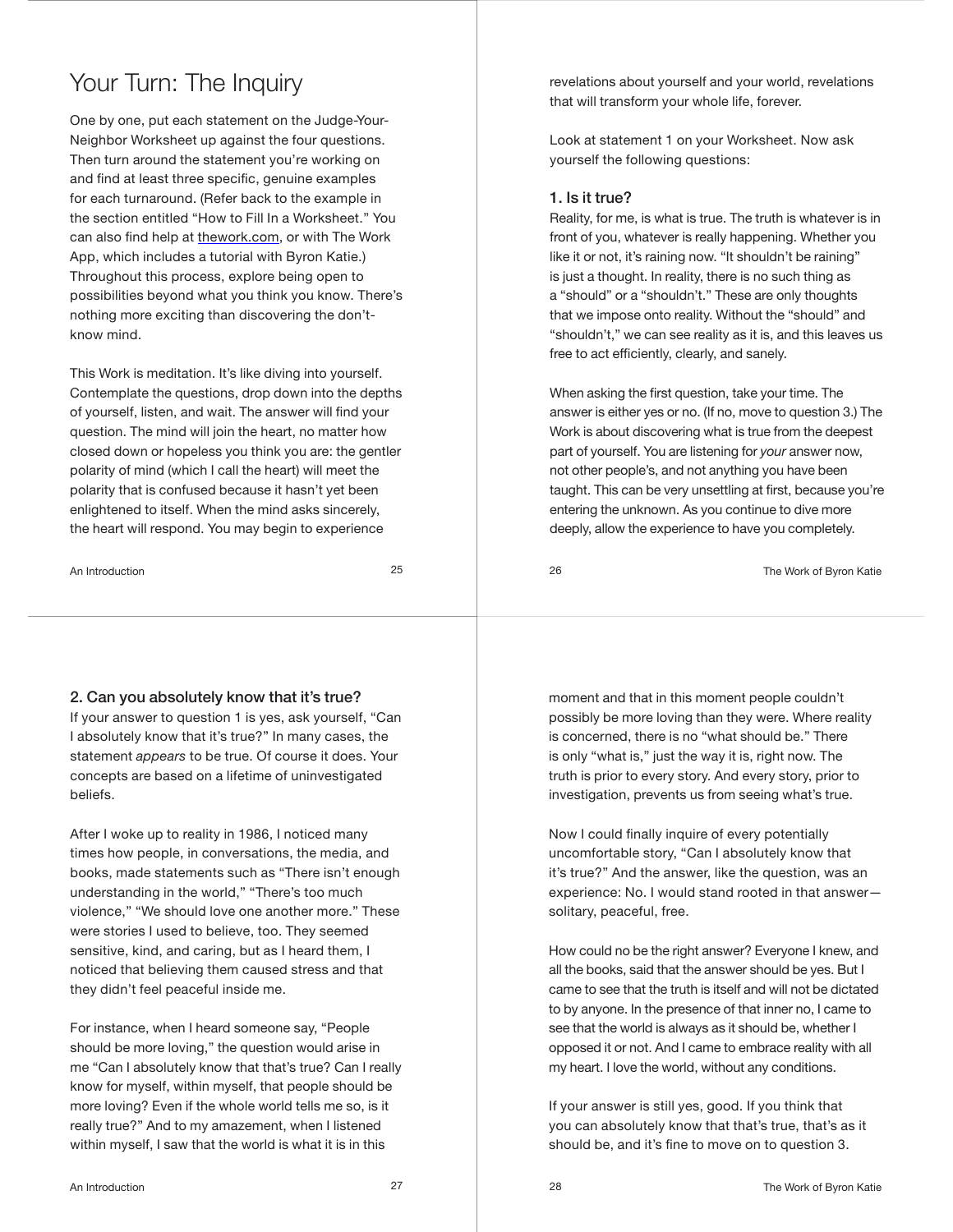#### 3. How do you react, what happens, when you believe that thought?

With this question, we begin to notice internal cause and effect. You can see that when you believe the thought, there is an uneasy feeling, a disturbance that can range from mild discomfort to fear or panic.

After the four questions found me, I would notice thoughts like "People should be more loving," and I would see that thoughts like these caused a feeling of uneasiness in me. I noticed that prior to the thought, there was peace. My mind was quiet, alert, and serene. This is who I am without my story. Then, in the stillness of awareness, I began to notice the feelings that came from believing or attaching to the thought. And in the stillness I could see that if I were to believe the thought, the result would be a feeling of unease and sadness. When I asked, "How do I react when I believe the thought that people should be more loving?" I saw that not only did I have an uncomfortable feeling (this was obvious), but I also reacted with mental images to prove that the thought was true. I flew off into an imagined world that didn't exist. I reacted by living in a stressed-out body and mind, seeing everything through

An Introduction 29

don't know" is a common answer to this question. Other people answer by saying, "I'd be free," "I'd be peaceful," "I'd be a more loving person." You could also say, "I'd be clear enough to understand the situation and act in an appropriate, intelligent way." Without our stories, we are not only able to act clearly and fearlessly; we are also a friend, a listener. We are people living happy lives. We are appreciation and gratitude that have become as natural as breath itself. Happiness is the natural state for someone who knows that there's nothing to know and that we already have everything we need, right here now.

#### Turn it around.

To do the turnarounds, find opposites of the original statement on your Worksheet. Often a statement can be turned around to the self, to the other, and to the opposite. First, write it as if it were written about you. Where you have written someone's name, put yourself. Instead of "he" or "she," put "I." For example, "Paul doesn't listen to me about his health" turns around to "I don't listen to myself about my health." Find at least three specific, genuine examples of how this turnaround is as true as or truer than your original statement. Then

fearful eyes, a sleepwalker, someone in a seemingly endless nightmare. The remedy was simply to inquire.

I love question 3. Once you answer it for yourself, once you see the cause and effect of a thought, all suffering begins to unravel.

#### 4. Who would you be without the thought?

This is a very powerful question. Who or what would you be without the thought? *How* would you be without the thought? Picture yourself standing in the presence of the person you have written about when they're doing what you think they shouldn't be doing. Now, just for a minute or two, close your eyes and imagine who you would be if you didn't even have the ability to think this thought. How would your life be different in the same situation without the thought? Keep your eyes closed and watch them without your story. What do you see? How do you feel about them without the story? Which do you prefer—with or without your story? Which feels kinder? Which feels more peaceful?

For many people, life without their story is literally unimaginable. They have no reference for it. So "I

30 The Work of Byron Katie

continue with "I don't listen to Paul about his health." Another type is a 180-degree turnaround to the extreme opposite: "Paul does listen to me about his health." Don't forget, for each turnaround find at least three specific, genuine examples of how the turnaround is true for you in this situation. This is not about blaming yourself or feeling guilty. It's about discovering alternatives that can bring you peace.

Not every statement has as many as three turnarounds, and some have more than three. Some turnarounds may not make any sense to you. Don't force these.

For each turnaround, go back and start with the original statement. For example, "He shouldn't waste his time" may be turned around to "I shouldn't waste my time," "I shouldn't waste his time," and "He should waste his time." Note that "I should waste my time" and "I should waste his time" are not valid turnarounds; they are turnarounds of turnarounds, rather than turnarounds of the original statement.

The turnarounds are a very powerful part of The Work. As long as you think that the cause of your problem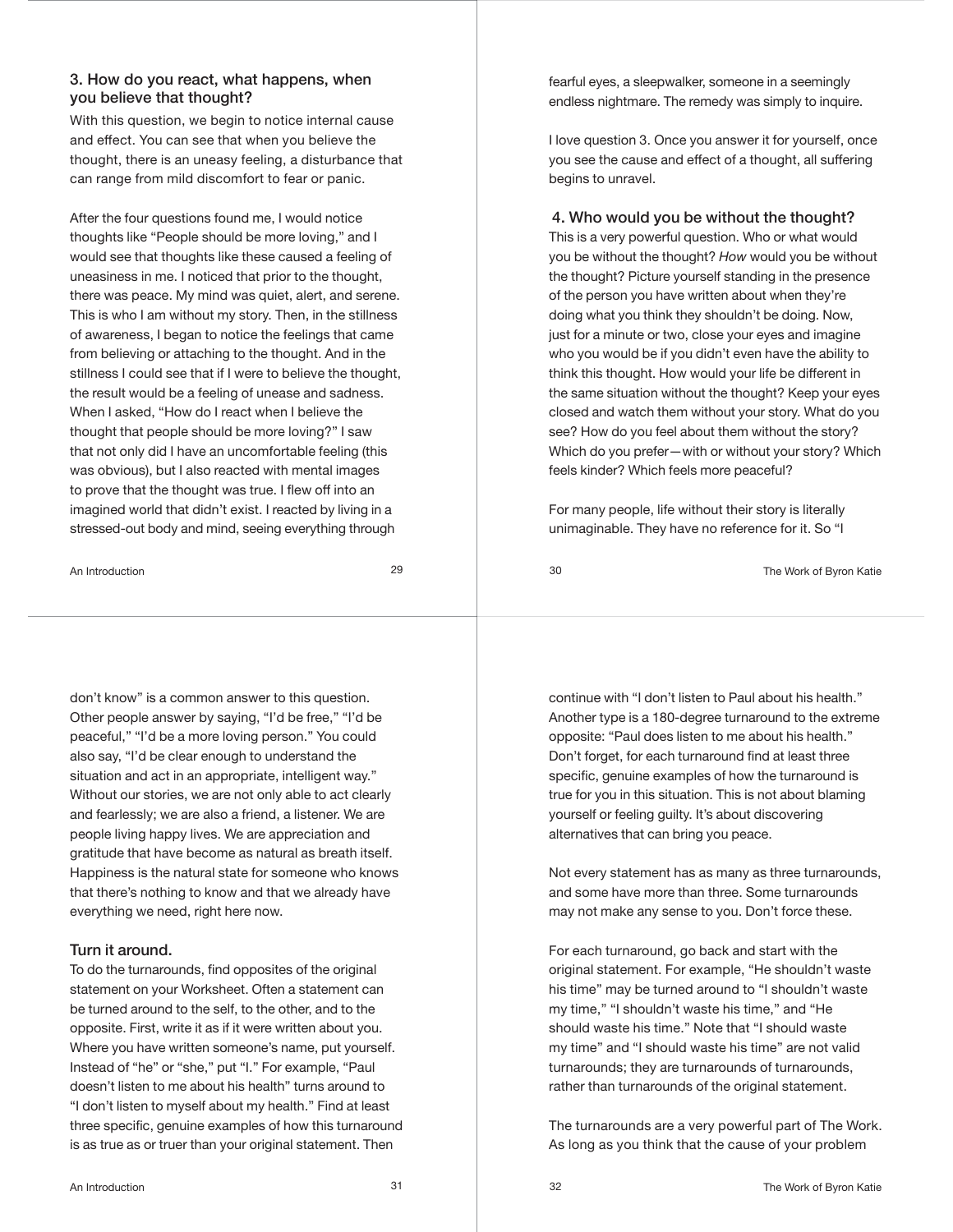is "out there"—as long as you think that anyone or anything else is responsible for your suffering—the situation is hopeless. It means that you are forever in the role of the victim, that you're suffering in paradise. So bring the truth home to yourself and begin to set yourself free. It's no longer necessary to wait for people or situations to change in order to experience peace and harmony. The Work is the direct way to orchestrate your own happiness.

It's good to acknowledge that the same feelings or situation may happen again, if only in your thoughts. When you realize that suffering and discomfort are the call to inquiry and to the freedom that follows, you may actually begin to look forward to uncomfortable feelings. You may even experience them as friends coming to show you what you have not yet investigated thoroughly enough.

### The Turnaround for Statement 6

The turnaround for statement 6 on the Judge-Your-Neighbor Worksheet is a little different from the others. "I don't ever want to…" turns around to "I am willing to…" and "I look forward to…" For example, "I don't ever want Paul to lie to me again" turns around to "I am willing to have Paul lie to me again" and "I look forward to having Paul lie to me again."

This turnaround is about embracing all of life, just as it is. Saying—and meaning—"I am willing to…" creates open-mindedness, creativity, and flexibility. Any resistance you may have to the world is softened, and that allows you to open up to the situation in your life rather than hopelessly applying willpower to eradicate it or keep it away. Saying and meaning "I look forward to…" actively opens you to life as it unfolds. Some of us have learned to accept what is, and I am here to invite you to go further, to actually love what is. This is our natural state. Total freedom without fear is our birthright.

34 The Work of Byron Katie

### Questions and Answers

- **Q** *I have a hard time writing about others. Can I write about myself?*
- **A** If you want to know yourself, I suggest you write about someone else. Point The Work outward in the beginning, and you may come to see that everything outside you is a direct reflection of your thinking. It is all about you. Most of us have been pointing our criticism and judgments at ourselves for years, and it hasn't solved anything yet. Judging someone else, questioning these judgments, and turning them around is the fast path to understanding and self-realization.
- **Q** *How can you say that reality is good? What about war, rape, poverty, violence, and child abuse? Are you condoning them?*
- **A** How could I condone them? I'm not crazy. I simply notice that if I believe they shouldn't exist when they do exist, I suffer. Can I just end the war in me? Can I stop raping myself and others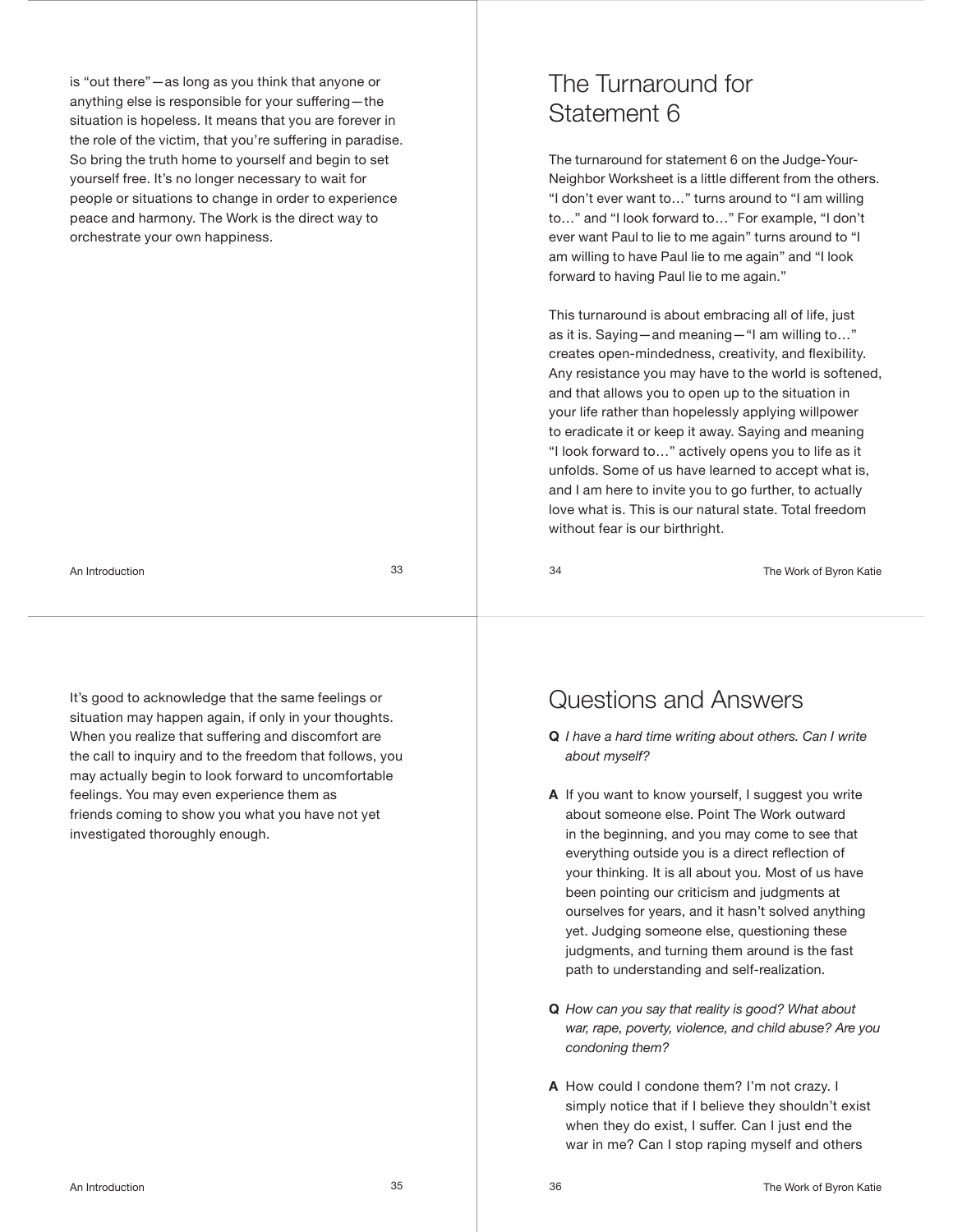with my abusive thoughts and actions? If not, I'm continuing in myself the very thing I want to end in the world. I start with ending my own suffering, my own war. This is a life's work.

- **Q** *So what you're saying is that I should just accept reality as it is and not argue with it. Is that right?*
- **A** It's not up to me to say what anyone should or shouldn't do. I simply ask, "What is the effect of arguing with reality? How does it feel?" The Work explores the cause and effect of attaching to painful thoughts, and in that investigation we find our freedom. To simply say that we shouldn't argue with reality just adds another story, another spiritual concept. It hasn't ever worked.
- **Q** *Loving what is sounds like never wanting anything. Isn't it more interesting to want things?*
- **A** My experience is that I do want something all the time: what I want is what is. It's not only interesting, it's ecstatic! When I want what I have, thought and action aren't separate; they move as one,

An Introduction 37

problem? Investigate. Let your doctor take care of your body as you take care of your thinking. I have a friend who can't move his body, and he loves his life, because he loves what he thinks. Freedom doesn't require a healthy body. Free your mind, and the body will follow.

- **Q** *How can I learn to forgive someone who hurt me very badly?*
- **A** Judge your enemy, write it down, ask four questions, turn it around. See for yourself that forgiveness means discovering that what you thought happened didn't. Until you can see that there's nothing to forgive, you haven't really forgiven. We're all innocent; we hurt others because we believe our unquestioned thoughts. No one would ever harm another human being unless they were confused. So whenever you suffer: identify the thoughts you're thinking, write them down, question them, and allow the answers from within to set you free. Be a child. Start from the mind that knows nothing. Take your ignorance all the way to freedom.

without conflict. If you find anything lacking, ever, write down your thoughts and inquire. I find that life never falls short and doesn't require a future. Everything I need is always supplied, and I don't have to do anything for it. There is nothing more exciting than loving what is.

- **Q** *What if I don't have a problem with people? Can I write about things, like my body?*
- **A** Yes. Do The Work on any subject that is stressful. As you become familiar with the four questions and the turnarounds, you may choose subjects such as the body, disease, career, or even God. Then experiment with using the term "my thinking" in place of the subject when you do the turnarounds.

Example: "My body should be strong, flexible, and healthy" becomes "My thinking should be strong, flexible, and healthy."

Isn't that what you really want—a balanced, healthy mind? Has a sick body ever been a problem, or is it your thinking about the body that causes the

38 The Work of Byron Katie

#### **Q** *Is inquiry a process of thinking? If not, what is it?*

**A** Inquiry appears to be a process of thinking, but actually it's a way to undo thinking. Thoughts lose their power over us when we realize that they simply appear in the mind. They're not personal. Through The Work, instead of escaping or suppressing our thoughts, we learn to meet them with unconditional love and understanding.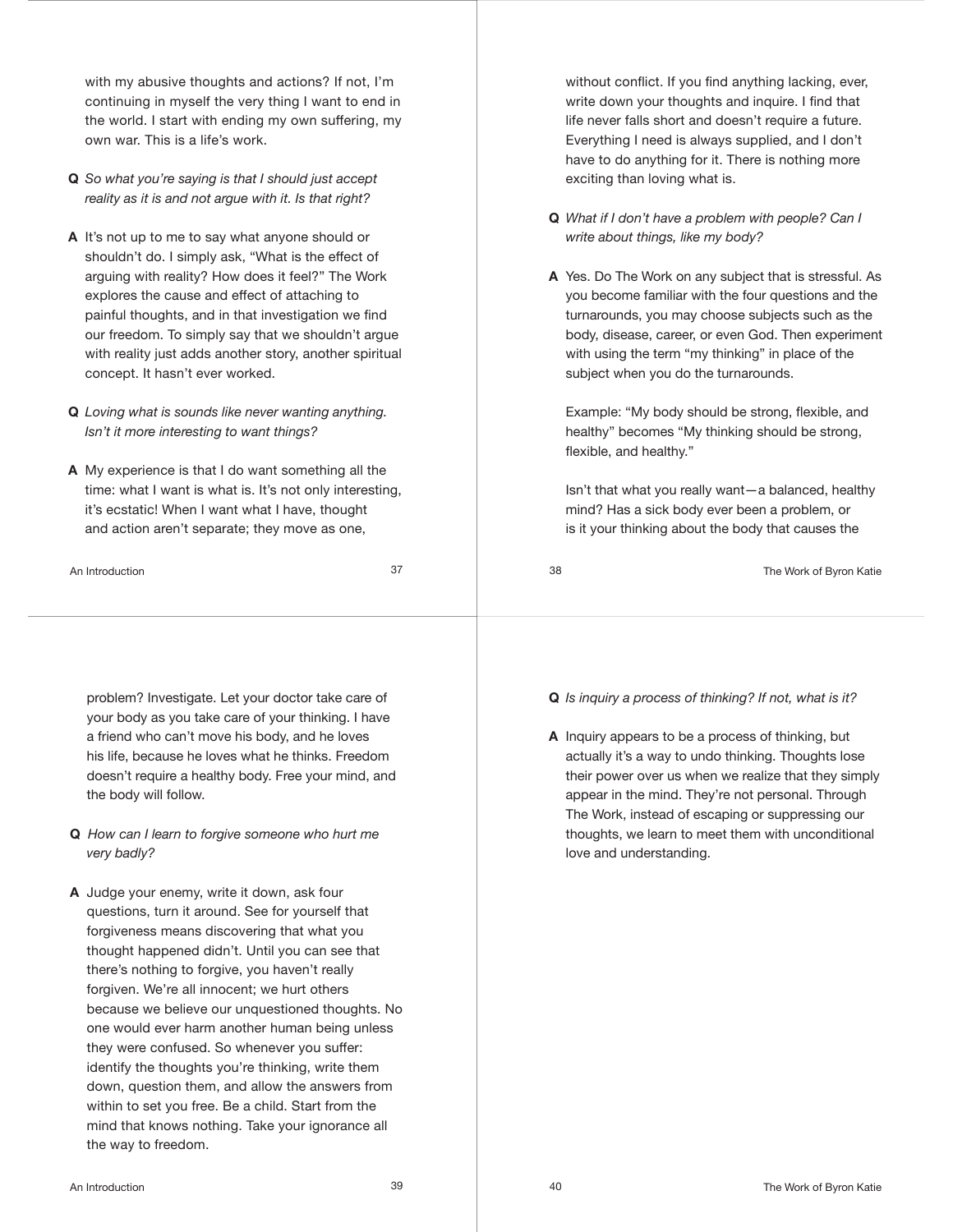# Katieisms

When you argue with reality, you lose—but only 100% of the time.

Personalities don't love—they want something.

If I had a prayer, it would be this: "God spare me from the desire for love, approval, or appreciation. Amen."

Don't pretend yourself beyond your own evolution.

An unquestioned mind is the only suffering.

You either believe what you think or you question it. There's no other choice.

No one can hurt me—that's my job.

The worst thing that has ever happened is an unquestioned thought.

Sanity doesn't suffer, ever.

If I think you're my problem, I'm insane.

I don't let go of my concepts—I question them. Then *they* let go of *me*.

An Introduction 41

# The School for The Work

The School for The Work is the ultimate inner adventure. Unlike every other school on earth, this one isn't for learning—it's for unlearning. You'll spend nine days losing the fear-based stories you've innocently clung to all your life. The curriculum at the School is a living, evolving process, changing with the needs of the participants and on the basis of past students' experiences. Each exercise is led directly by Katie and is tailored to meet the needs of the participants attending—no two Schools are the same. And after nine days with Katie, you won't be either. "Once the four questions are alive inside you," Katie says, "your mind becomes clear, and therefore the world you project becomes clear. This is more radical than anyone can possibly imagine."

# The No-Body Intensive

The No-Body Intensive, a five-day guided exploration of your belief system, lovingly explores and questions the main aspects of identity. It brings to awareness everything identity is made of. It looks at how we create an identity, what it feels like to carry it, and how we can un-create it. Every step is a joyful lightening of being as your true nature appears.

You move totally away from reality when you believe that there is a legitimate reason to suffer.

Reality is always kinder than the story we are believing about it.

I'm very clear that the whole world loves me. I just don't expect them to realize it yet.

There are no physical problems—only mental ones.

Reality is God, because it rules.

When I am perfectly clear, what is is what I want.

Arguing with reality is like trying to teach a cat to bark—hopeless.

How do I know that I don't need what I want? I don't have it.

Forgiveness is realizing that what you thought happened didn't.

Everything happens *for* me, not *to* me.

Gratitude is what we are without a story.

42 The Work of Byron Katie

### Weekend Workshops

Weekend workshops are an opportunity to experience the power of the School in a two- or three-day program. Katie leads participants through some of her most powerful exercises, designed to mirror the transformation she went through after awakening to reality. By working on issues such as gender, body image, addiction, money, and relationships, you'll discover deeper levels of freedom. The workshops have been called "amazing," "revelatory," and "the most powerful weekend of my life."

### The Store for The Work

A popular and enjoyable way to deepen one's understanding of The Work is to listen to Katie as she facilitates others. Her fluidity, her balance of firmness and compassion, and her trademark sense of humor all make for great entertainment and powerful realizations. The Store for The Work offers audios and videos of Katie expertly facilitating audience members on topics such as sex, money, parents, relationships, work, and much more. Visit [storeforthework.com](http://www.storeforthework.com).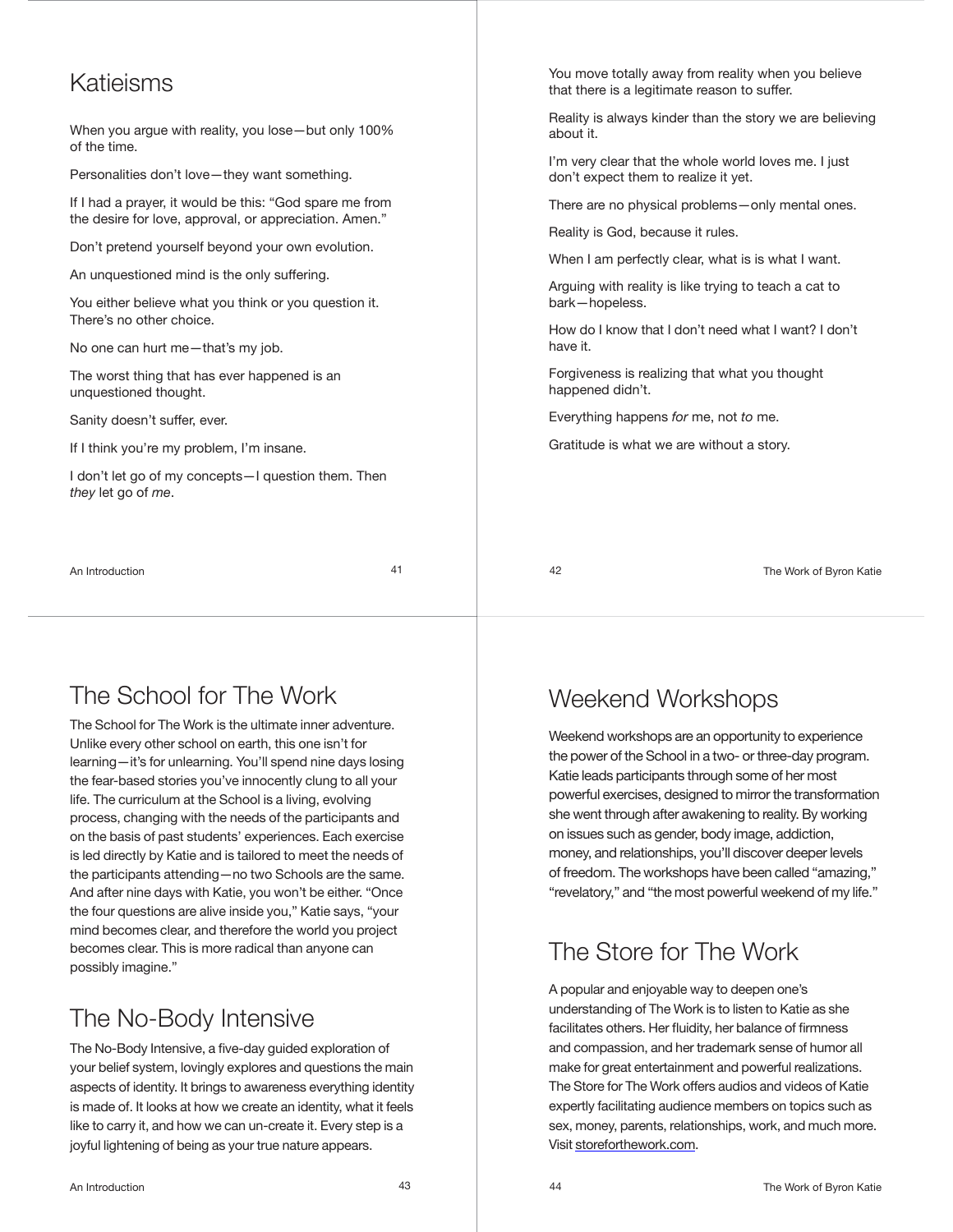# The Work on the Internet

Katie and The Work are always accessible at [thework.com. W](http://www.thework.com)hen you visit the website, you'll be able to do any of the following: read detailed instructions about The Work; watch video clips of Katie facilitating people on a wide variety of issues; view Katie's calendar of events; register for an upcoming nine-day School for The Work, a five-day No-Body Intensive, a weekend program, or Turnaround House; find out how to call the free *Do The Work* Helpline; learn about the Institute for The Work and its Certified Facilitators; download Judge-Your-Neighbor Worksheets; listen to archived radio interviews; download apps for your iPhone, iPad, or Android; subscribe to the free newsletter; or shop in the online store. We also invite you to Katie's Facebook, Twitter, Google+, and Pinterest pages. For video, visit TheWorkofBK YouTube channel, and for live streaming events, vis[it livewithbyronkatie.com](http://www.livewithbyronkatie.com).

### For School Graduates: The Institute for The Work

After attending the School for The Work, you are invited to join the more than  $\frac{1}{2}$  and invited to join the more than  $\frac{1}{2}$  THE WORK one thousand members enrolled in the  $\frac{1}{2}$  of Byron Katie Institute for The Work of Byron Katie. The Institute offers School graduates



a way to stay immersed in The Work and offers the only official certification program for The Work. Whether or not you choose to enroll in the Certification Program, you'll have access to The Work community forums. The forums are an exciting interactive hub where members from around the world connect to discuss relevant issues, and where you can view and discuss "Topics with Byron Katie." You'll also have the opportunity to do The Work on a regular basis in our Daily Practice program. For more information, visit [instituteforthework.com](http://www.instituteforthework.com).

46 The Work of Byron Katie

#### An Introduction 45

### Turnaround House for The Work

Turnaround House is the twentyeight-day residential program that confronts the ultimate addiction, the only addiction: the mind's addiction to the



unquestioned thoughts that cause all the suffering and internal violence in the world. It is focused on The Work of Byron Katie, which millions of people addicts, veterans, prisoners, students, homemakers, executives, politicians, mental health professionals, people from all walks of life—have used to overcome deep-seated self-defeating confusion, depression, addiction, and unwanted behaviors. Turnaround House is the only program approved by Byron Katie to use The Work for addiction and emotional rehabilitation. In an eco-friendly, supportive, and safe place, Byron Katie and her staff guide you through a program that is specifically designed to radically turn your life around.

### The Four Questions

Here are the four questions again. Some people print them from a free template available [at thework.com](http://www.thework.com) or buy The Work App to keep sanity close at hand.

- 1. Is it true? (Yes or no. If no, move to question 3.)
- 2. Can you absolutely know that it's true? (Yes or no.)
- 3. How do you react, what happens, when you believe that thought?
- 4. Who would you be without the thought?

Turn the statement around to the self, to the other, and to the opposite. Then find at least three specific, genuine examples of how each turnaround is as true as or truer than the original statement.